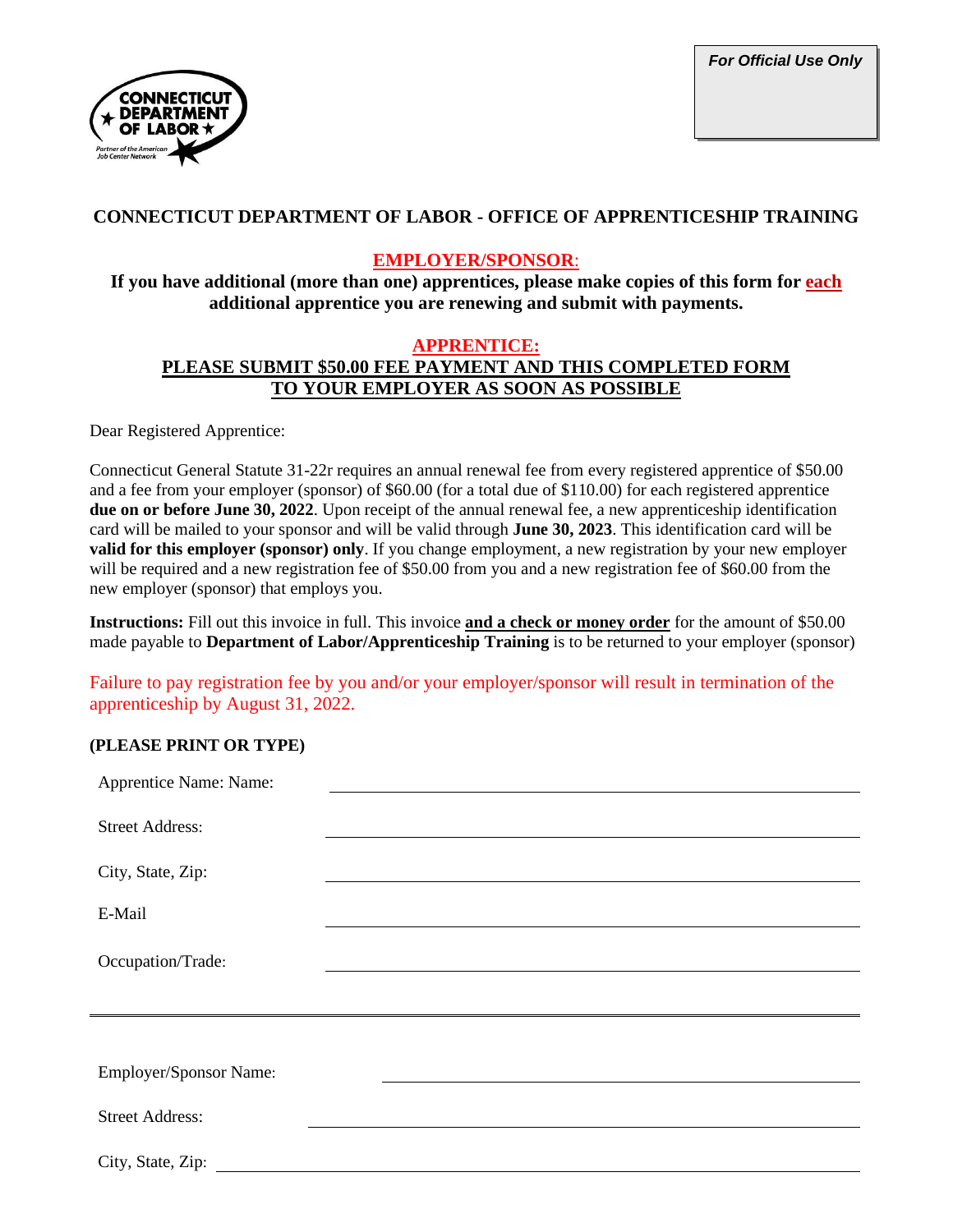

*For Official Use Only*

Emp. ID #

#### **STATE OF CONNECTICUT DEPARTMENT OF LABOR OFFICE OF APPRENTICESHIP TRAINING**

**Billing Date: May 13, 2021 Due Date: June 30, 2022**

# **SPONSOR ANNUAL RENEWAL INVOICE**

**Please see enclosed instructions before submitting payment.**

**Payment is due no later than June 30, 2022. This is the only notification you will receive.**

**Failure to submit payment for registered apprentices will result in termination of their apprenticeship.**

| Section 1: Sponsor Information – Make any necessary changes below.                                                                                                   |                                              |  |
|----------------------------------------------------------------------------------------------------------------------------------------------------------------------|----------------------------------------------|--|
| Sponsor (Company) Name                                                                                                                                               |                                              |  |
| <b>Contact Person</b><br><u> 1989 - Johann Harry Harry Harry Harry Harry Harry Harry Harry Harry Harry Harry Harry Harry Harry Harry Harry</u>                       |                                              |  |
| Telephone No.                                                                                                                                                        |                                              |  |
| <b>Street Address</b>                                                                                                                                                |                                              |  |
| City, State, Zip                                                                                                                                                     |                                              |  |
| <b>Mail Address</b><br>and the control of the control of the control of the control of the control of the control of the control of the<br>(If different from above) |                                              |  |
| Employer Registration No. (CT Unemployment Tax No.) _____________________________                                                                                    |                                              |  |
|                                                                                                                                                                      |                                              |  |
| Section 2: Payment – Sponsor to complete this section.                                                                                                               |                                              |  |
| Apprentice Fee (\$50.00 for each apprentice being renewed)                                                                                                           | $\frac{\text{S}}{\text{S}}$                  |  |
| Sponsor Fee (\$60.00 for each apprentice being renewed)                                                                                                              | <u> 1999 - Jan Barnett, fransk politiker</u> |  |
| *\$110.00 Payment for each apprentice renewed is due<br><i><b>* Total Payment</b></i>                                                                                | \$                                           |  |